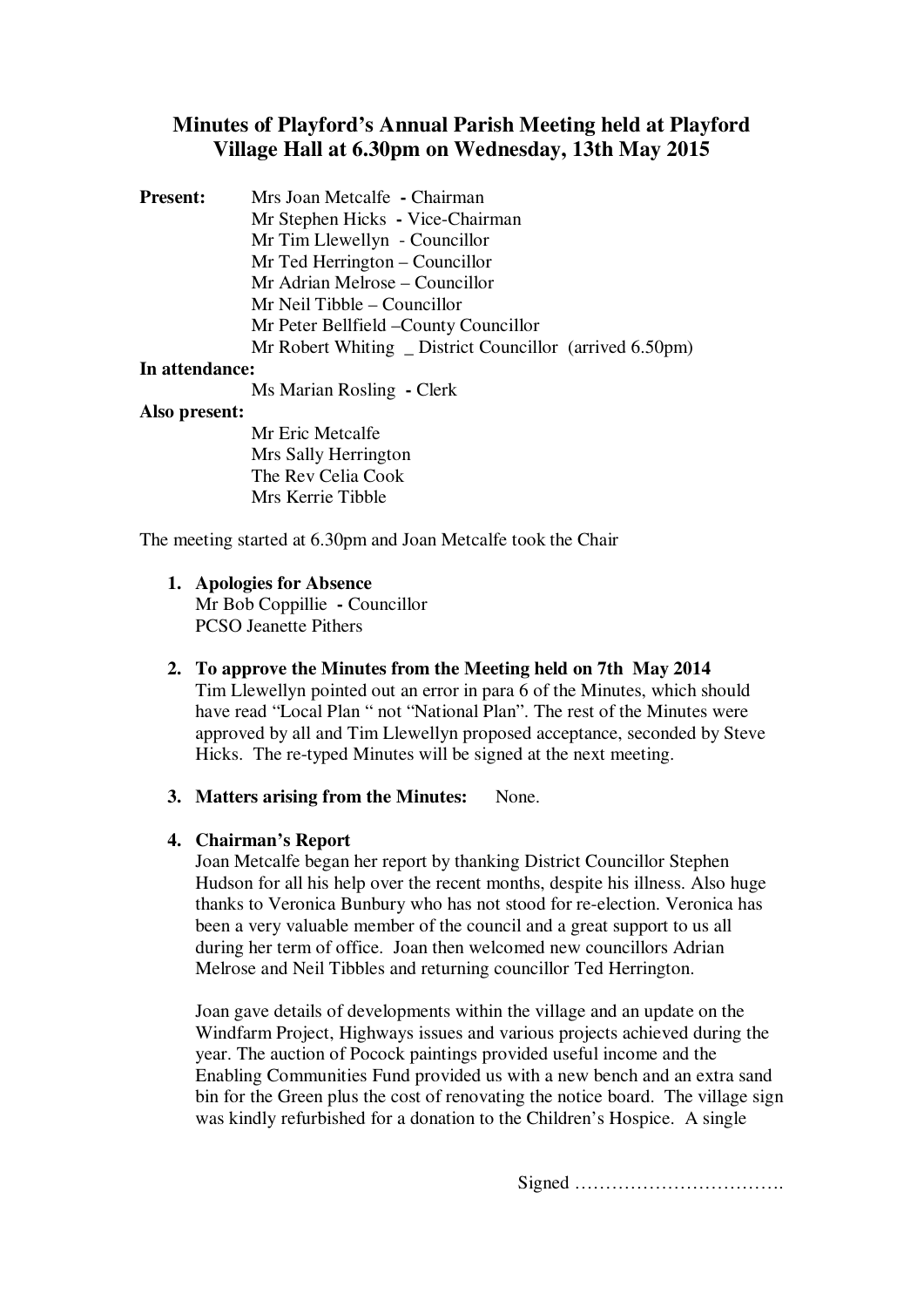basketball stand on the playing field will also be forthcoming from the proceeds of the Outdoor Playspace Scheme, when details have been finalised.

A full copy of this report can be viewed on the website; www.playford.org.uk

In response to Joan's plea re the newly refurbished village sign, Sally Herrington kindly offered to teak oil this on a regular basis.

#### **5. County Councillor Peter Bellfield's Report**

Peter Bellfield reported that this had been a bad year for him healthwise but hoped that things would improve. He praised the NHS for their service to him over the last few months and especially his GP.

Council Tax has been static for the last five years. Savings of £130M have been made and a further £120M must be made over the next 3 years, resulting in a reduction of 47% of the workforce.

Two major operational changes have been made:

CSD services (BT) are now in house and Highways Maintenance, previously given over to Kerr MG, will in future be in house. This has worked well although the contract was not drawn up as tightly as it could have been and some staff took redundancy. Council officers were too slow in getting back to Kerr MG, progress has been made but there is still a long way to go.

There is now a new Highways Fault Reporting Tool in place online, whereby photos can be uploaded and exact locations of problems can be pinpointed by an arrow on a map. Progress can also be chased up online. This appears to be working well.

Energy from Waste: Due to very little opposition, the building of the plant at Great Blakenham went ahead unhindered, was opened on time and within budget. It is working well and supplying electricity for 30,000 homes.

£10M has been put into improving Broadband coverage (but BT will not divulge where it is going).

Young Peoples' Employment Centre (16-24 year olds) has proved to be a great success – it gives youngsters advice on producing CV's and how to conduct themselves at job interviews.

Education: Steps have been taken to remove head teachers, who were not up to standard, from their posts. There are signs of improvement and we are now up to the national average.

The Locality Budget has all been spent but Highways still needs another £15.000 to complete outstanding work.

Peter Bellfield ended by saying that he welcomes emails from parishioners giving him their views on various topics.

Signed …………………………….